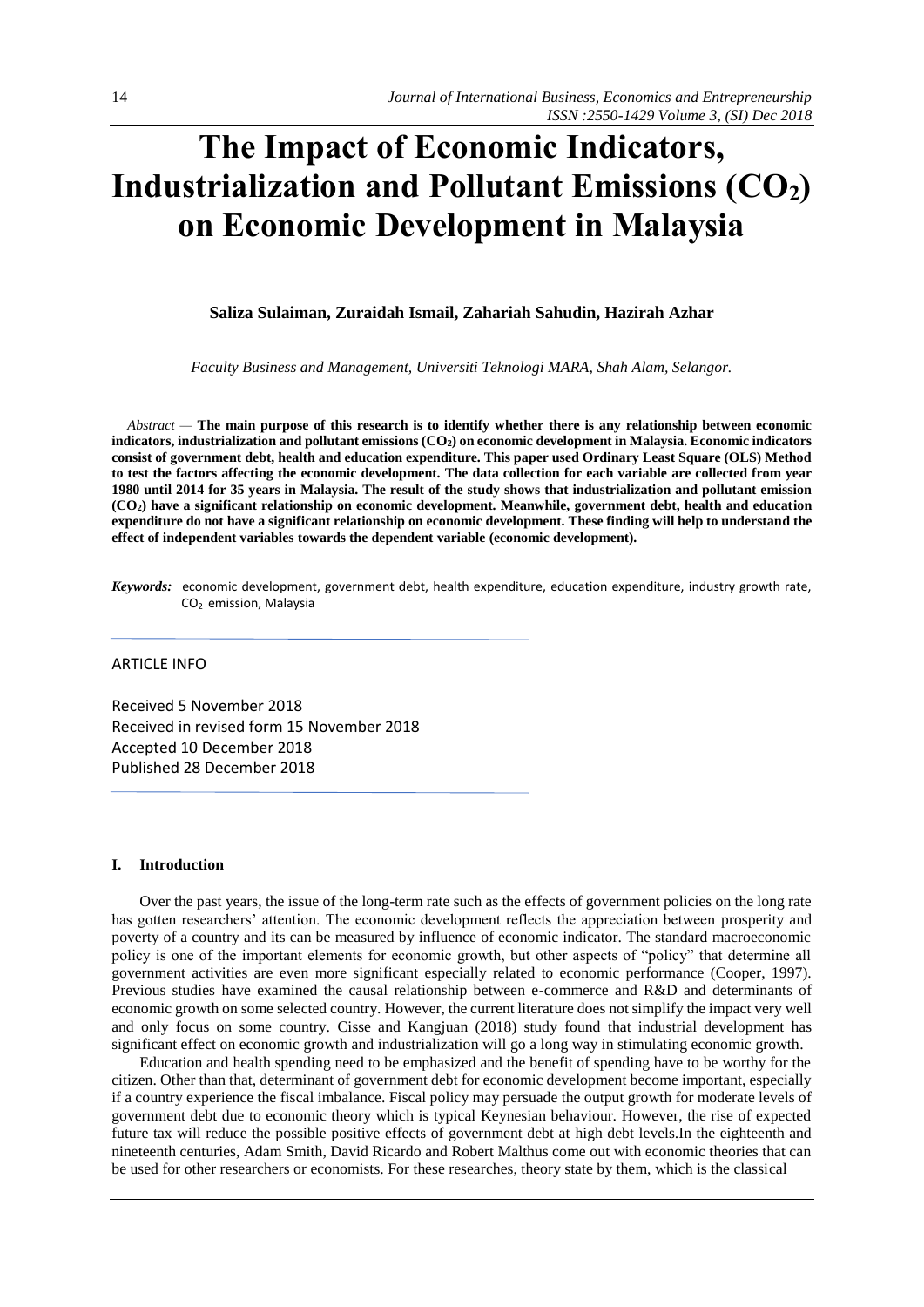theory of economic growth can be one of the references. These theories state is temporary and will eventually return.

According to the recent news, Malaysia is facing healthy of fit levels of economic growth. Even though the world facing a global uncertainty, Gross National Income (GNI) for Malaysia rise by 51.8 per cent and 2.26 million new jobs created. In experiencing a healthy level of economic growth, there are several macroeconomic variables that are significant or insignificant towards the economic development. Besides, the expansion of the world economy gives a huge impact, particularly on the environment and economic development of the country. World globalization will lead to rapid growth in technology such as adoption of industry 4.0 and moving towards digital economy. In pursuit of national development of a country, empowerment the living standards of population, economic progress and projects run for economic development cannot be avoided.

Most people used to ignore environmental issue arising from the enactment of economic progression and industrial projects. Although, industrialization is a key factor to the wealth of a country and better living, it ultimately contributes to climate change and global warming. This scenario will lead to major problem which is pollutant emissions and it will bring greater harm to the environment. It will cause to unhealthy environment, high rate of sickness people and increasing in health expenditure of the country. As a developing country, Malaysia needs to emphasize the country development activities such as industrialization as well as achieving healthy environment. Referring to this issue, quite several researches had done to overcome the problem, however, further research need to be done for a better future living.

This study attempts to examine the impact of economic indicators, industrialization and pollutant emissions on economic development in Malaysia. The economic indicators include government debt, education and health expenditure. Carbon dioxide  $(CO_2)$  is the chosen pollutant emission that will be conducted in this research. This research basically to determine the relationship or effect of those variables towards dependent variable. In order to become a developed country, the element of economic growth, which is human capital is essential. Education and health are the main factor that represents the quality of human capital. Education is important for producing high skill workers and expertise for a country. Furthermore, health status for individual. It depends on variable such as human behaviour, environmental and economic factors which is health expenditure.

# **II. Literature Review**

In recent years, there was a lot of studies to determine the determinant of economic development (Barro 1989, 1991; Krmendi & Meguire, 1985). Former research has readily recognized the significant role, such as government spending on economic development (Anvari & Norouzi, 2016). Within the context of economic growth theories, there are two important theories that had been discussed which are neoclassical and endogenous growth theories. Both theories stated that the combination of physical capital and human capital are the most important aspects on economic expansion (see, among others, Solow 1956; Romer 1986; Lucas 1988). Sala-i-Martin and Barro (1992) found that if government spending high automatically lead to negative impact on economic growth, meanwhile relation of government spending on economic growth are significant.

Besides, Chen and Feng (2000) had done a research on economic growth in China regarding the higher education enrollment uses the local panel data. The results state that university enrolment and trade are positively affecting the annual average rate per capita GDP. Kaldor (1970) and Cornwall (1977) have declared that industrial revolution drives the technological change in the industry, especially in the manufacturing sector and the expansion of the industrial sector is a driving force for economic growth (see Verspagen, 2000). As the economic growth, most countries will face positive effect on pollutant emission such as carbon dioxide due to use of modern technology and industrialization.

Government debt can positively affect the economy if it is used for investment – oriented projects which is infrastructure, power supply or development in another sector (Dritsaki, 2013). However, if it is employed in public and private consumption, there will be negative impact toward growth (Bank, 2013). Government debt may have a significant relationship with the economic development. Some research showed that suitable domestic policies have a great influence on rising the investment and growth in countries that have larger debt than reducing debt-servicing obligation. The relation between public debt and economic growth based on the fact, which lower economic growth, hence contribute to high rate of debt (Reinhart, Reinhart and Rogoff, 2012). Government liability has become crucial and relevance for economic growth, mainly in a framework where policy makers have to face increasing fiscal imbalances (Afonso & Jalles, 2011). Pengkas (2018), study the relationship between the debt and growth which depends on debt breaks in Greece. The increases in the government debt-to-GDP ratio are associated with insignificant effects on economic growth.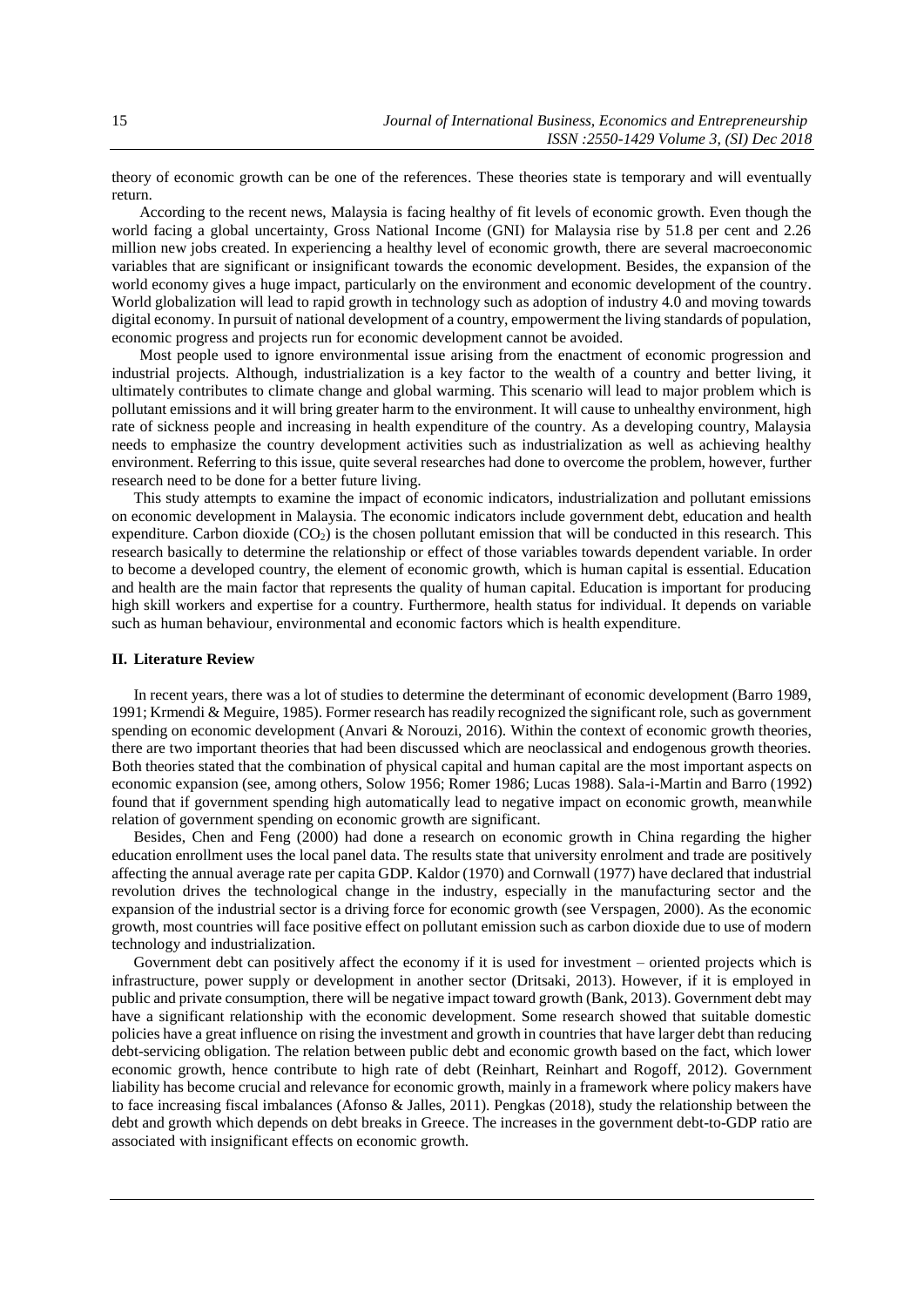Cunningham (1993) study the connection between debt burden and economic growth for the period 1971- 1987 among 16 heavily indebted countries. The results show that the development of a country's debt burden has a negative effect on the economic growth. There was a study involve year of 1970-1988 consist countries such as South Korea, Indonesia, Sri Lanka, Bangladesh, Thailand, and Philippines regarding the relationship between debt and economic development. According to Chowdhury (1994) even though there is a bi-directional relationship between debt and economic growth in Philippines and Malaysia, there is no relation between external debt and GNP growth for the five countries. Findings results find if debt approaches 100 percent of GDP, the negative correlation between economic development and debt are mainly strong (Checherita-Westphal and Rother, 2012; Cecchetti, Mohanty and Zampolli, 2011; Reinhart, Reinhart and Rogoff, 2012; Reinhart and Rogoff, 2010a,b).

Asila (2017) found that most of citizen in Malaysia has not yet reached a satisfactory and acceptable level in the field of education. Education and economic growth are one of the popular issues had been discussed and become attraction of both researchers and policy makers over the recent years. Education is one of the determinant economic growth through a qualification on human capital. For example, in terms of maintenance, training, workforce and knowledge. Expenditure on education must be fully utilized by primary, secondary or tertiary education sector for producing more expertise and highly skilled workers in a country.

Gitana and Agne ( (2018), research results have revealed statistically significant relationships between education and economic growth in majority of the selected European Union countries.

Lucas (1998) analyzed the involvement of human capital in economic development. Human capital act as a proxy and an additional role to interest other factors of production. The research recommends the importance of investment in higher education which is tertiary education to produce technicians, expertise and administrative workers. Increasing on productivity of human capital through education will lead to increase in national income, gross domestic product and result in positive impact on economic development (Ifa & Guetat, 2018). The effect of expansion of research and development and the promotion of innovation new products through human capital will encourage economic growth. According to this view, human capital can be an engine of technological process, thus raising the productivity of other inputs in the production process (Jones, 1998).

The time series' method had been used to investigate existing research involve period 1965 until 1999 and the relation between public spending on education and economic development in Uganda (Musila and Belassi, 2004). It's been proven that spending on education per worker has a significant positive impact on economic development includes short and long terms. Blankenau et al. (2007) investigate the relationship between longterm education spending and economic development and the results showed positively related within a sample consists of 23 developed countries. Industrialization on production drives the growth of the economy where machine can be replacing the workforce in order to achieve productivity. At the same time, the machines require who is trained, know arithmetic, less specific human capital and more generally. Therefore, the implementation and uses of technology are negatively related to the cost of education (Zeira, 2009).Besides, Levine and Renelt (1992) found that in many of regression in estimating a large number of growth of GDP, human capital variable was not statistically significant. Other studies report that, either a negative or no relationship between education expenditure and economic development. Last but not least, there is a indirect correlation between education spending and economic development in 20 years for estimation of 43 developing countries (Devarajan et al, 1996).

Health is becoming an attention and interested factor in determining of public spending. This is because there is a fact that government spending on health expenditure may influence economic development. Other than that, several researchers stated that spending on health will encourage income equality and decrease poverty rate (Chu et al., 1995; Barro, 1991; Tanzi and Chu, 1998). Rivera and Currais (2003) come out with a logical assumption which is healthier life may influence economic efficiency for countries growth and human being. Besides, health expenditure is a determinant of health condition in a country for some specific reasons (Parkin et al.,1987). Health expenditure by the government will determine the economic development. Sharma (2018), study show the population health proxied by life expectancy exert a positive and significant effect on both real income per capita as well as growth. Besides, health expectancy and mortality rate also can be other factors to improve the health behaviour, well-being or other valuable effects as well as contribute to the growth of the economy. Some researcher argues that health is irrelevant factor when it comes to explain economic development as well influencing productivity (Rivera & Currais, 2003).

For the past year, Malaysia is one of the country that was proclaimed as a good model in becoming industrialized for other countries to emulate (World Bank, 1993). However, since late 1990s, negative deindustrialization and less on industrial deepening lead to different cast of Malaysian experience (Rasiah, Crinis, & Lee, 2015). Manufacturing is main sector that contributes to the industrialization. In the mid-1990s, Intense inflows of foreign direct investment into the manufacturing sector caused empowerment on labour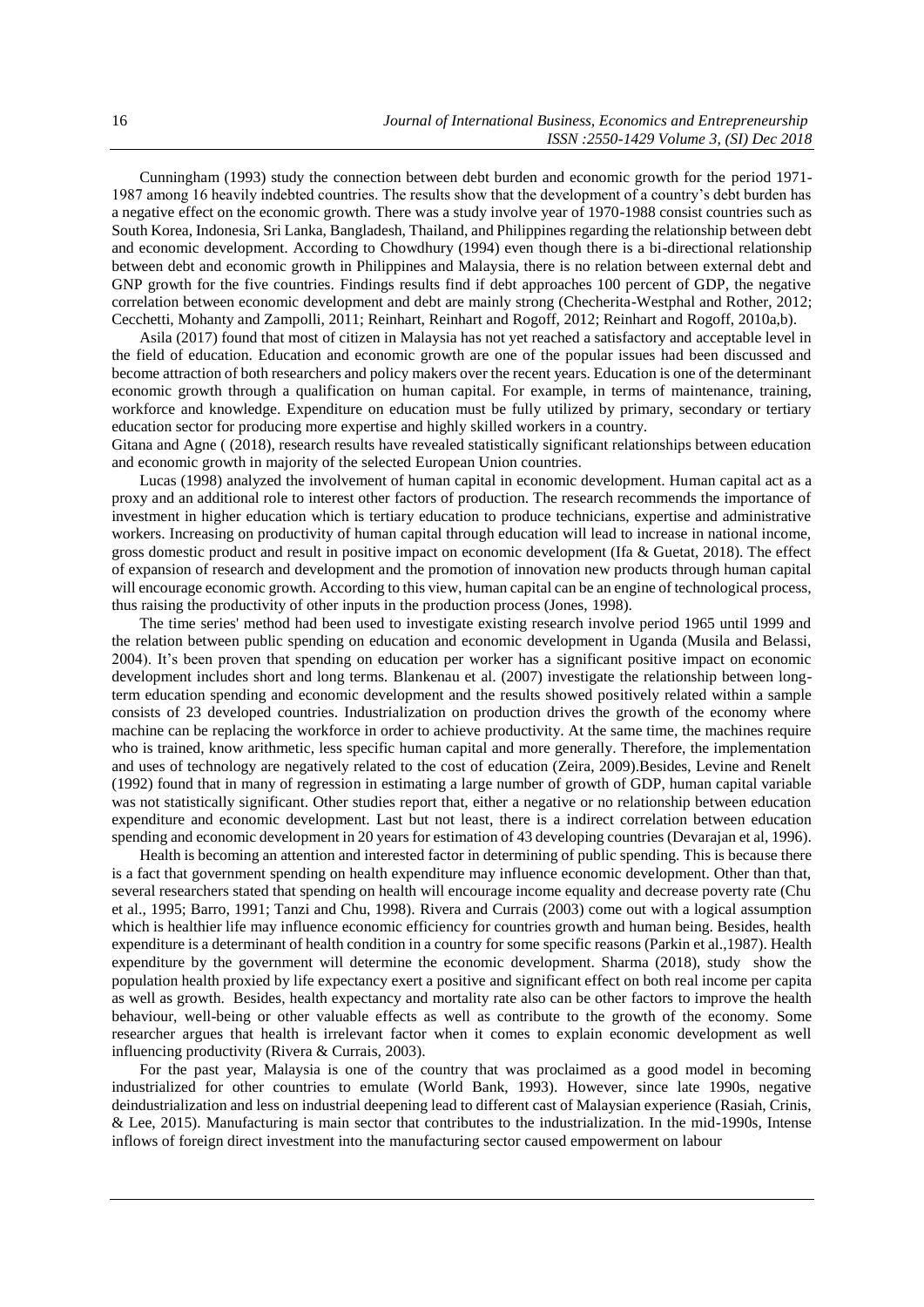market (Ariff 1991; Rasiah 1995a). The attention of industrial policy shifted toward industrial expanding and low unemployment level because, it will provide more opportunities toward employer for creating more and better jobs (Rasiah et al., 2015). Studied found that several Asian countries have significant impact towards economic growth like China, India and Indonesia (Kniivilä, 2007).

Stimulating structure change from low value added to high value-added activities showed that industrialization is observed to drive its own growth, as well as that of the other sectors. Industrialization is an important booster for economic growth and trade openness further augments the effect of industrialization on economic growth (Opoku and Ming Yan, 2019).

Henderson et al., (2002) state that major improvements in productivity, land reform of late 1940s in South Korea and industrialization contributes to the growth of economics. There is a relationship between economic development and industrialization. Besides, other findings found that there is a negative correlation between industrial growth rate and economic development for some developing countries (Oburota & Okoi, 2017). The finding reveals that human capital, income level and industrial output have not reached the threshold needed to contribute to economic growth. The existing study result is reliable with the environmental Kuznets curve (EKC) hypothesis stated by Selden and Song (1994), Hettige, Lucas, and Wheeler (1992), Grossman and Krueger (1995), Cropper and Griffiths (1994), and Bengochea-Morancho (2004) and Martinez-Zarzoso. In theoretical, when industry growth, especially in the manufacturing sector, it will lead to diffusion of carbon dioxide emission and contribute to an unhealthy environment.

For the past year, development of economy and carbon emissions (CO<sub>2</sub>) had been one of the interested topic to be discussed by the researchers regarding its relation. Based on the most research, the findings found that economic growth has a significant effect on carbon emissions (CO2) especially, in China because of the rapid growth in industry (Li 2010; Meng et al. 2011; Zhang et al. 2012). Besides, Holtz-Eakin and Selden (1995) also examine the reduced-form relationship between real GDP per capita and national carbon emissions (CO2). The data collected was from 130 countries during the period 1951-1986. On the other hand, Grossman and Krueger (1993) had used a random city-specific effect model to investigate the effect on GDP per capita on various local environmental indicators. The findings showed there is no indication that environmental quality decline with economic growth. At the same time, there is no significant correlation between economic development and carbon emission (CO2) is indicates by several studies (Lantz and Feng 2006). Abbas and Mosoumeh (2019), investigated the nexus between economic growth and  $CO<sub>2</sub>$  emission which gives reasons for policy option that have to reduce emission by imposing limiting factors on economic growth as well. Further, CO<sub>2</sub> emission are stimulated in higher or lower levels and consequently, a potential reduction of the emissions should have an adverse influence on economic growth.

#### **III. Methodology**

This research used the secondary data which have been collected from several sources. The sources are Malaysia Energy Hub, World Bank Data and Department of Statistic. The data obtained for all variables started from year 1980 until 2014 in annual basis of 35 years. The data collected for dependent variable, economic development measured based on GDP per capita (current US\$). Meanwhile, independent variables, which are government debt, education and health expenditure, are in percentage of GDP, industrialization measured based on industry growth rate and pollutant emission.

The dependent variable for this research paper is economic development in Malaysia and four independent variables were used which are government debt, education and health expenditure, industrialization and pollutant emission in Malaysia. Ordinary Least Squared method (OLS) is employed for the process of evaluating data. The data will be regressed using E-Views (Economic Views) software. E-Views, which is affected for instructional use in the areas of econometric analysis, forecasting analysis, and statistics can help to estimate multiple regression model. Besides, E-Views can be used to diagnose several tests which is checking for normality, autocorrelation, multicollinearity and heteroscedasticity problem. The hypothesis statement stated in this study recognized the connection between the dependent variable and independent variable.

#### **IV. Findings and Analysis**

This chapter interprets the result of the data referring all the model from the previous chapter. The relationship between economic development and government debt, health expenditure, education expenditure, industrialization and pollutant emissions had been examined using the Multiple Linear Regressions Model. Eviews software had been used to run the data collected from related sources.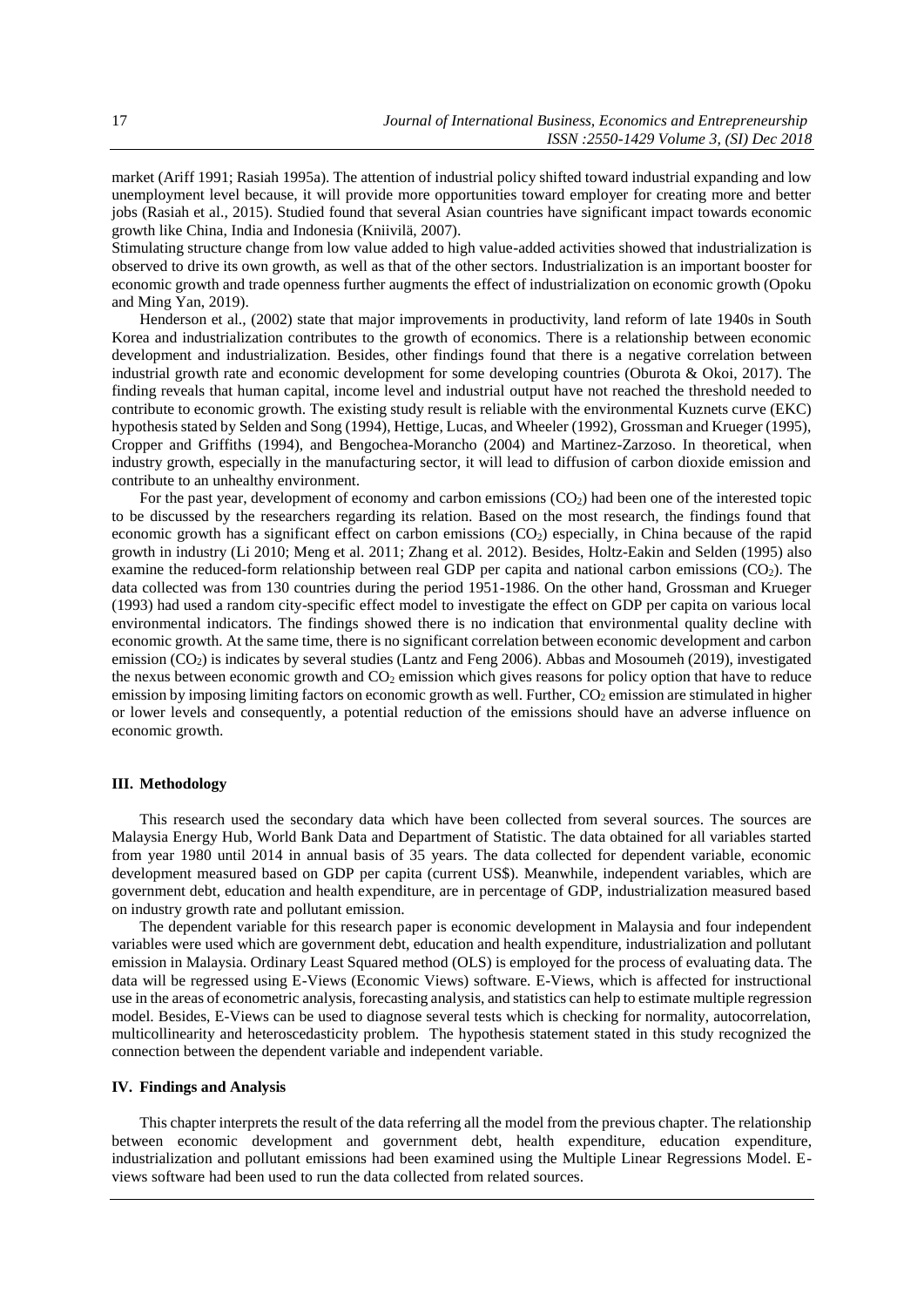This study helps to observe the relationship between the dependent variable and all the independent variables. The results are interpreted when it has been obtained from the software. To analyse the data on finding, several tests had been run according to the previous chapter. Data must be interpreted and discussed based on the reading. Test need to be diagnosed are descriptive analysis, normality, auto correlation, multicollinearity, F- test statistic, T – test statistic and heteroscedasticity test.

Multiple linear regression is a statistical technique that uses several explanatory variables to predict the outcome of a response variable. It is used to explain the relationship between one continuous dependent variable and two or more independent variables. In this research, multiple linear regression is used to explain the relationship between independent variables on economy development. Multiple linear regression equation is derived as:

$$
InGDP = \alpha + \beta 1 ln GovDebt - \beta 2 Edu_Exp + \beta 3 lnHlth_Exp - \beta 3 lnInd_Gr wth + CO_2 + \mu
$$

Where:

| <b>InGDP</b>    | $=$ Gross Domestic Product |
|-----------------|----------------------------|
| Edu_Exp         | $=$ Gross domestic product |
| InInd_Grwth     | $=$ Industry growth rate   |
| InGovDebt       | $=$ Government Debt        |
| InHlth_Exp      | $=$ Population             |
| CO <sub>2</sub> | $=$ Carbon Dioxide         |
| $\alpha$        | $=$ Constant               |
| μ               | $=$ Random error term      |
|                 |                            |

The result of regression shows that:

lnGDP = 11.31258 + 0.040846 lnGovDebt -0.020301 Edu\_Exp + 0.012425 lnHlth\_Exp - 1.243055 InInd\_Grwth  $+ 0.295655 CO<sub>2</sub> + \mu$ 

Equation above show that expenditure on education and industrial growth rate have negative relationship with GDP while Government debt, health expenditure and pollutant emission  $(CO<sub>2</sub>)$  have positive relationship with GDP.

| Variable           | Coefficient | Std. Error                    | t-Statistic | Prob.       |
|--------------------|-------------|-------------------------------|-------------|-------------|
| LNGOV_DEBT         | 0.040846    | 0.108650                      | 0.375941    | 0.7097      |
| <b>EDU_EXP</b>     | $-0.020301$ | 0.019077                      | $-1.064157$ | 0.2960      |
| LNHLTH_EXP         | 0.012425    | 0.041515                      | 0.299299    | 0.7668      |
| LNIND_GRWTH        | $-1.243055$ | 0.443033                      | $-2.805787$ | 0.0089      |
| CO <sub>2</sub>    | 0.295655    | 0.025569                      | 11.56311    | 0.0000      |
| C                  | 11.31258    | 1.908204                      | 5.928391    | 0.0000      |
| R-squared          |             | 0.974155 Mean dependent var   |             | 8.277578    |
| Adjusted R-squared |             | 0.969699 S.D. dependent var   |             | 0.596412    |
| S.E. of regression | 0.103819    | Akaike info criterion         |             | $-1.537536$ |
| Sum squared resid  |             | 0.312571 Schwarz criterion    |             | $-1.270905$ |
| Log likelihood     |             | 32.90688 Hannan-Quinn criter. |             | $-1.445495$ |
| F-statistic        |             | 218.6139 Durbin-Watson stat   |             | 1.772482    |
| Prob(F-statistic)  | 0.000000    |                               |             |             |

# **Table 1: Result Of Coefficient Value**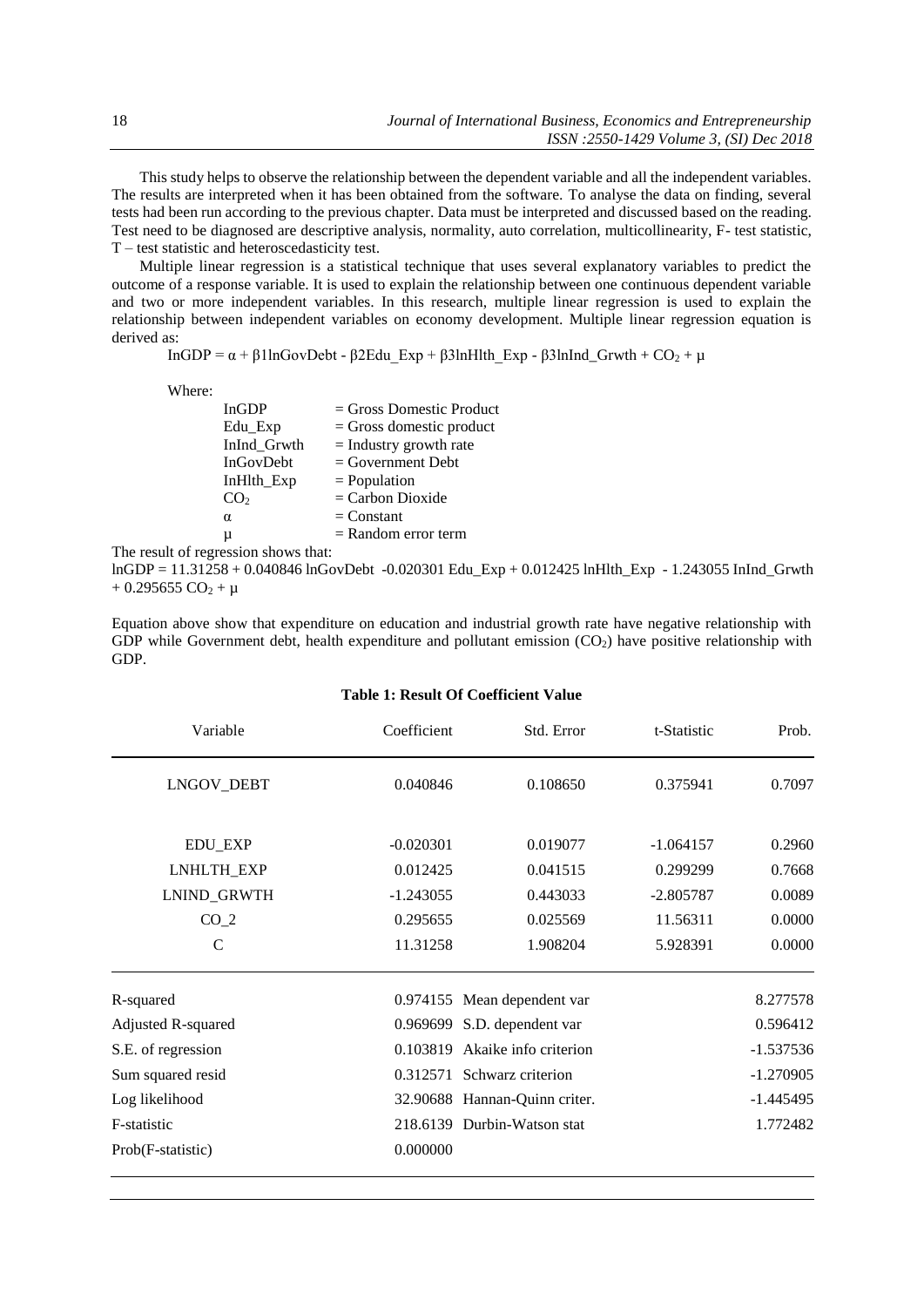# **Dependent variable = Economic Development (GDP Per Capita)**

Coefficient of Determination  $(R2) = 0.974155$ 

97.41% of the total variation of dependent variable can be explained by all the independent variables. Adjusted  $(R2) = 0.969699$ 

96.96% of the total variation of dependent variable can be explained by all the independent variables after adjusting the degrees of freedom.

# **Government Debt**

There is insignificance relationship between government debt emission and economic development in Malaysia at 5% because 0.7097 is greater than 0.05. There is results of Granger causality tests showed even though there is a bi-directional relationship between debt and economic growth in Philippines and Malaysia, there is no relation between external debt and GNP growth for the five countries (Chowdhury,1994).

#### **Education Expenditure**

There is insignificance relationship between education expenditure and economic development in Malaysia at 1% because 0.2960 is greater than 0.01. Levine and Renelt (1992) found that in many of regression in estimating a large number of growth of GDP, human capital variable was not statistically significant.

#### **Health Expenditure**

There is insignificance relationship between heath expenditure and economic development in Malaysia at 5% because 0.7668 is greater than 0.05. Other studied claim that health is irrelevance factor or has insignificant relationship towards economic growth (Rivera & Currais, 2003).

#### **Industrial growth**

There is significance relationship between industrialization and economic development in Malaysia at 1% because 0.0089 is less than 0.01 and studied by (Kniivilä, 2007) found that several Asian countries has significant impact on economic growth.

## **Pollutant Emission (CO2)**

There is significance relationship between pollutant emission and economic development in Malaysia at 1% because 0.0000 is less than 0.01. (Li, 2010) also mentioned that carbon emission has significant effect on economic development.

#### **V. Conclusion**

According the findings from the regression analysis, researcher come out with conclusion to find out the relationship between economic development and other factors which are government debt, health and education expenditure, industrialization and pollutant emission  $(CO<sub>2</sub>)$ . The studies indicate that Industrialization and Pollutant Emissions have significant affect toward economic development in Malaysia. Besides, government debt, health and education expenditure show insignificant relationship towards economic development in Malaysia as well as less influencer to the dependent variable.

In addition, 97.41% of total variation of economic development (DV) can be explained by government debt, health and education expenditure, industrialization (Industry growth) and pollutant emission  $(CO<sub>2</sub>)$ . Moreover, result for  $F$  – statistic = 0.000000 is less than 0.5 which is significant at 1% level of significance. Thus, HO is rejected and variation in economic development can be explained by at least one IV (government debt, health and education expenditure, industrial growth or pollutant emissions).

Besides for t-test, industrialization and pollutant emissions show significant relationship with Economic development, so alternate hypothesis is accepted by rejecting null hypothesis. Meanwhile, government debt, health and education expenditure show insignificant relationship with Energy Consumption by not rejecting the null hypothesis. Based on the result, there is a problem of multicollinearity found in the regression. The relationship between health expenditure and pollutant emissions are highly correlated since rising in rate of pollutant emissions will affect the country to expand more in health expenditure. So, the remedies taken is do nothing as the deletion of multicollinear variable that belong in an equation will cause specific bias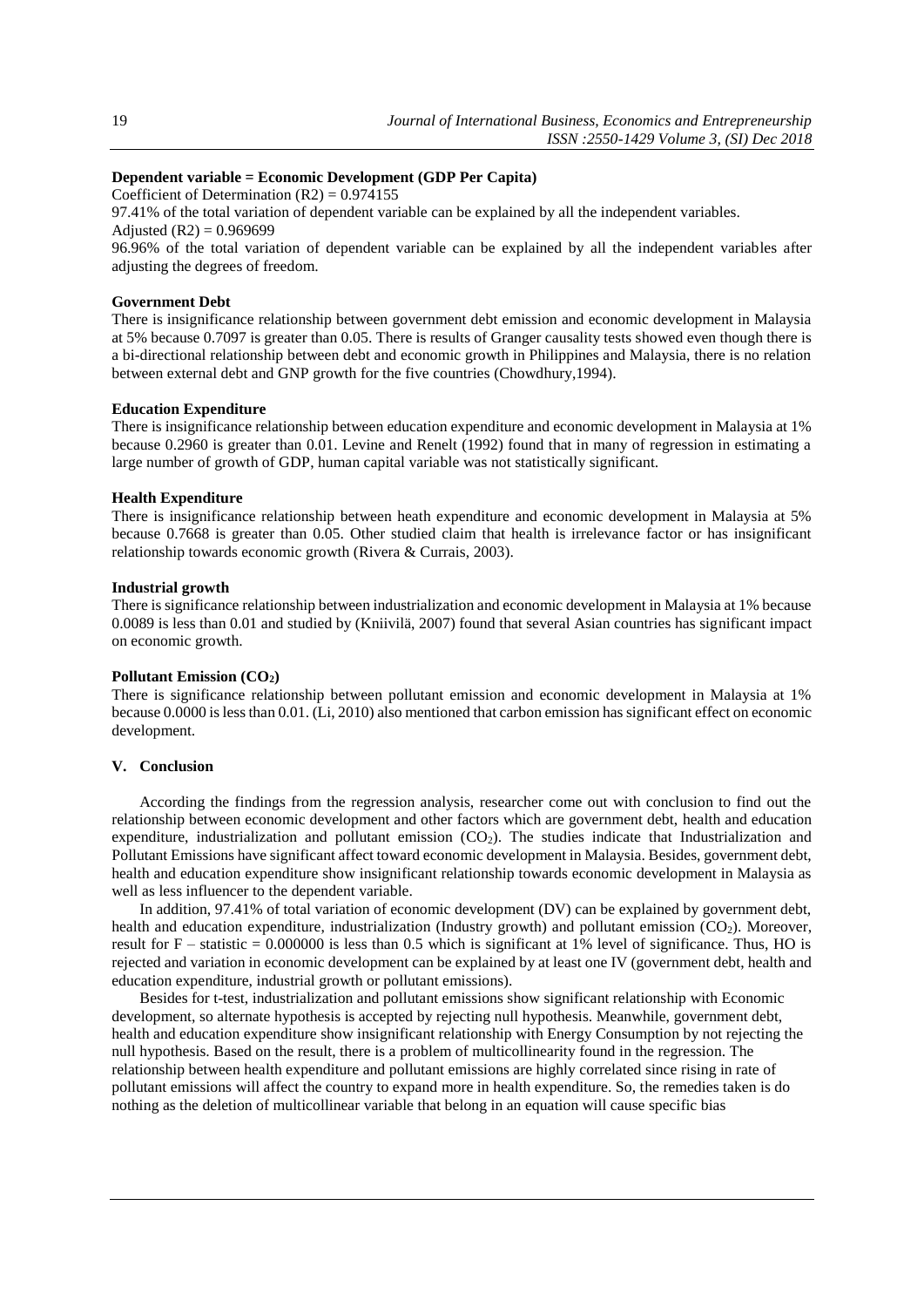#### **VI. Recommendation**

In these studies, researcher recommends that industrialization and pollutant emissions should have been focused more as these factors can influence into determinants of economic development in Malaysia.The government has huge responsibility toward the economic activities done in a country. Activities include industrialization or urbanization need to be done follow by the law and regulation, as well as control by the authorities to overcome environmental problems. Besides industrialization will lead to positive impact to gross domestic product for a country. Government needs to ensure all the progress is running smoothly in order to increase rates of economic growth.

Meanwhile, other factors cannot be omitted as well since they still affect the economic development in Malaysia. Government debt, health and education expenditure need to be reviewed for the sake of future generations in achieving the better standard of living. Furthermore, it is recommended for the researcher to look back in every finding before make a conclusion when doing a research study. Some result may help related parties to know what need to be done in order to become a better nation. A negative result may not just give the negative impact to our country, but it may give a positive view towards the development of economy and vice versa.

## **References**

- Abbas, M & Masoumeh, K. (2019). *Carbon dioxide (CO2) emissions and economic growth: A systematic review of two decades of research from 1995 to 2017.* Science of The Total Environment, Volume 649, 31-49.
- Afonso, A., & Jalles, J. T. (2011). *Growth and Productivity : the role of Government Debt*,
- $1 43$
- Afonso, A., Schuknecht, L., & Tanzi, V. (2005). *Public sector efficiency: an International comparison. Public Choice*, 123 (3-4), pp. 321-347.
- Afonso, A., Schuknecht, L., & Tanzi, V. (2011). *Income distribution determinants and public spending efficiency*. Journal of Economic Inequality, 8 (3), pp. 367-389.
- Afonso, A., & Jalles J. T. (2011). *Economic performance and government size.* European Central bank, 1399.
- A.H.Studenmund. (2017). *Using Econometrics: A Practical Guide*, 7th Edition. United States: Pearson Education.
- Anvari, R. D., & Norouzi, D. (2016). *The Impact of E-commerce and R& D on Economic Development in Some Selected Countries.* Procedia - Social and Behavioral Sciences, 229, 354–362.
- Ariff, K.M. 1991. *The Malaysian Economy: Pacific Connections.* Kuala Lumpur: Oxford University Press.
- Asila, J. (2017, October 26). *Low literacy rank because Malaysians don't want to read, say educationists*. The Malaysian Insight.
- Bank, I. D. (2013). *Government Debt and Economic Growth,* (July).
- Barro, R. (1991). *Economic growth in a cross section of countries.* Quarterly Journal of Economics, 106, pp. 407- 443.
- Barro, R.J., & Sala-i-Martin, X. 1992. *Public Finance in Models of Economic Growth. The Review of Economic Studies* 59 (4): 645-661.
- Barro, R. (1989). *A cross-country study of growth, saving, and government.* National Bureau of Economic Research, working paper, (2855).
- Blankenau W, Simpson N, Tomljanovich M. *Public education expenditures, taxation, and growth: linking data to theory.* Am Econ Rev.2007;97(2):393e397.
- Cecchetti, Stephen, Madhusudan Mohanty and Fabrizio Zampolli. 2011. *Achieving Growth Amid Fiscal Imbalances: The Real Effects of Debt. In Economic Symposium Conference Proceedings. Federal Reserve* Bank of Kansas City pp. 145–196.
- Checherita-Westphal, Cristina and Philipp Rother. 2012. *"The impact of high government debt on economic growth and its channels: An empirical investigation for the euro area."* European Economic Review 56(7):1392–1405.
- Chen, B. and Feng Y. 2000. *Determinants of Economic Growth in China: Private enterprise, education, and openness.* China Economic Review 11: 1-15.
- Chirwa, T. G., & Odhiambo, N. M. (2016). *Macroeconomic determinants of economic growth: A review of international literature.* South East European Journal of Economics and Business, 11(2), 33–47.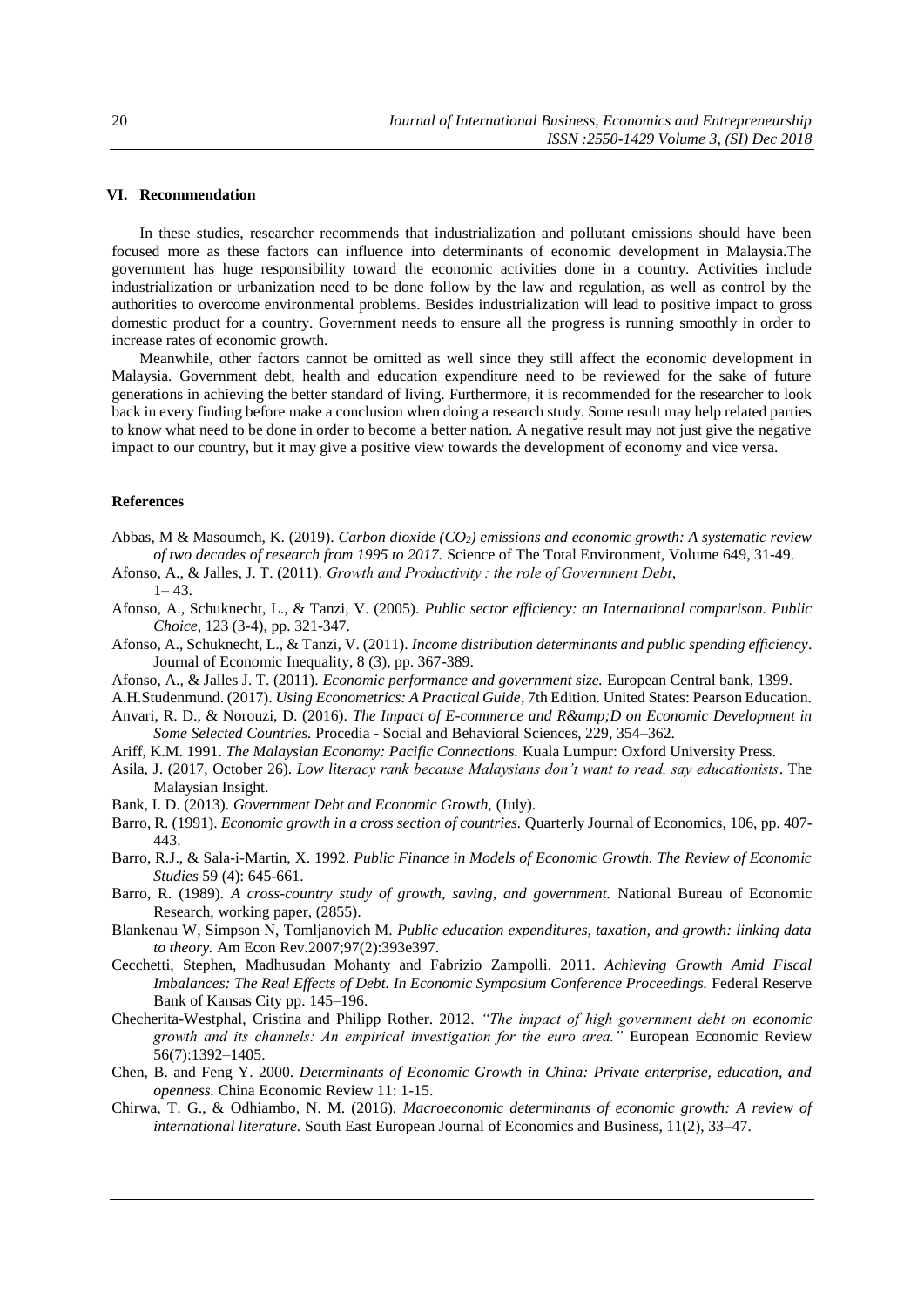- Chowdhury, K. (1994). *A structural analysis of external debt and economic growth: some evidence from selected countries in Asia and the Pacific, Applied Economics,* 26(12), 1121- 1131.
- Chu, K., 1995. *Unproductive public expenditures: a pragmatic approach to policy analysis.* IMF pamphlet series no.48, International Monetary Fund, Washington, DC.
- Cisse, N & Kangjuan, Lv. (2018), *Role of Industrialization on Economic Growth: The experince of Senegal (1960- 2017).* American Journal of Industrial and Business Management, 22018, 8, 2072-2085.
- Cooper, R. N. (1997). *Determinants of Economic Growth: A Cross-Country Empirical Study.* Foreign Affairs, 76(6), 154.
- Cornwall, J. (1977), *Modern capitalism. Its growth and transformation. London,* Martin Robertson.
- Cropper M, Griffiths C. *The interaction of population growth and environmental quality.* American Economic Review 1994;84; 250–254.
- Cullis, J.; West, P. *The Economics of Health: An Introduction,* Oxford, MA: Martin Robertson, pp.84-9, 1979.
- Cunningham (1993). *The Effects of Debt Burden on Economic Growth in Highly* Indebted Nations. Journal of Economic Development, 18(1), 115-126.
- Devarajan, S., Swaroop, V., and Zou, H. (1996).*The Composition of Public Expenditure and Economic Growth.* Journal of Monetary Economics, Volume 37, pages 313-344.
- Dritsaki, C. (2013). *Causal Nexus between Economic Growth, Exports and Government Debt: The case of Greece.* Procedia Economics and Finance, 5(13), 251–259.
- Easterly, W.; Rebelo, S. .*Fiscal Policy and Economic Growth,* Journal of Monetary Economics, 32, 3, pp. 417- 58, December 1993.
- Gitana, D. & Agne, S (2018), *Education and Economic Development in the Selected European Union Countries.* European Journal of Sustainable Development (2018), 7, 2, 4-28.
- Grossman, G. M., and A. B. Krueger (1993): *"Environmental Impacts of a North American Free Trade Agreement," in The U.S.-Mexico Free Trade Agreement,* ed. by P. Garber, pp. 165–177. MIT Press, Cambridge, MA.
- Grossman G M, Krueger A B. *Economic growth and the environment.* Quarterly Journal of Economics 1995; 110; 353–377.
- Hettige H, Lucas R E B, Wheeler D. *The toxic intensity of industrial production: Global patterns, trends, and trade Policy.* American Economic Review 1992; 82; 478–481.
- Henderson, J., Hulme, D., Phillips, R., and Kim, E.M. (2002), *Economic governance and poverty reduction in South Korea.* August 2002, 44 p.
- Holtz-Eakin, D., & T. M. Selden (1995): *"Stoking the Fires ? CO<sup>2</sup> Emissions and Economic Growth,"* Journal of Public Economics, 57, 85–101.
- Ifa, A., & Guetat, I. (2018). *Does public expenditure on education promote Tunisian and Moroccan GDP per capita? ARDL approach.* The Journal of Finance and Data Science.
- Jones, C. (1998). *Introduction to Econom ic Growth.* New York: W .W. Norton Co.
- Kaldor, N. (1970), *The case for regional policies.* Scottish Journal of Political Economy XVII, pp. 337-348.
- Karagöl (2002). *The Causality Analysis of External Debt Service and GNP: The case of Turkey* "Central Bank Review, 2(1), 39-64.
- Kniivilä, M. (2007). *Industrial Development and Economic Growth: Implications for Poverty Reduction and Income Inequality. Industrial Development for the 21st Century: Sustainable Development Perspectives,* (1), 295–332.
- Kormendi, R., & Meguire, P. (1985). *Macroeconomic determinants of growth: cross-country evidence.* Journal of monetary economics, pp. 141-63.
- Lantz V, Feng Q (2006) *Assessing income, population, and technology impacts on CO<sup>2</sup> emissions in Canada: where's the EKC?* Ecol Econ 57:229–238.
- Levine, R. & D.Renelt (1922) *"A sensitivity Analysis of Cross-country Growth Regressions"*, American Economic Review,82(4):942-963.
- Li M (2010) *Decomposing the change of CO<sup>2</sup> emissions in China: a distance function approach.* Ecol Econ 70:77– 85.
- Lucas, R.E. Jr. 1988. *On the Mechanics of Economic Development.* Journal of Monetary Economics 22: 3-42.
- Martinez-Zarzoso I, Bengochea-Morancho *A. Pooled mean group estimation of an environmental Kuznets curve for CO2*. Economics Letters 2004; 82; 121–126.
- Meng L, Guo JE, Chai J, Zhang ZK (2011) *China's regional CO<sup>2</sup> emissions: characteristics, inter-regional transfer and emission reduction policies.* Energy Policy 39:6136–6144.